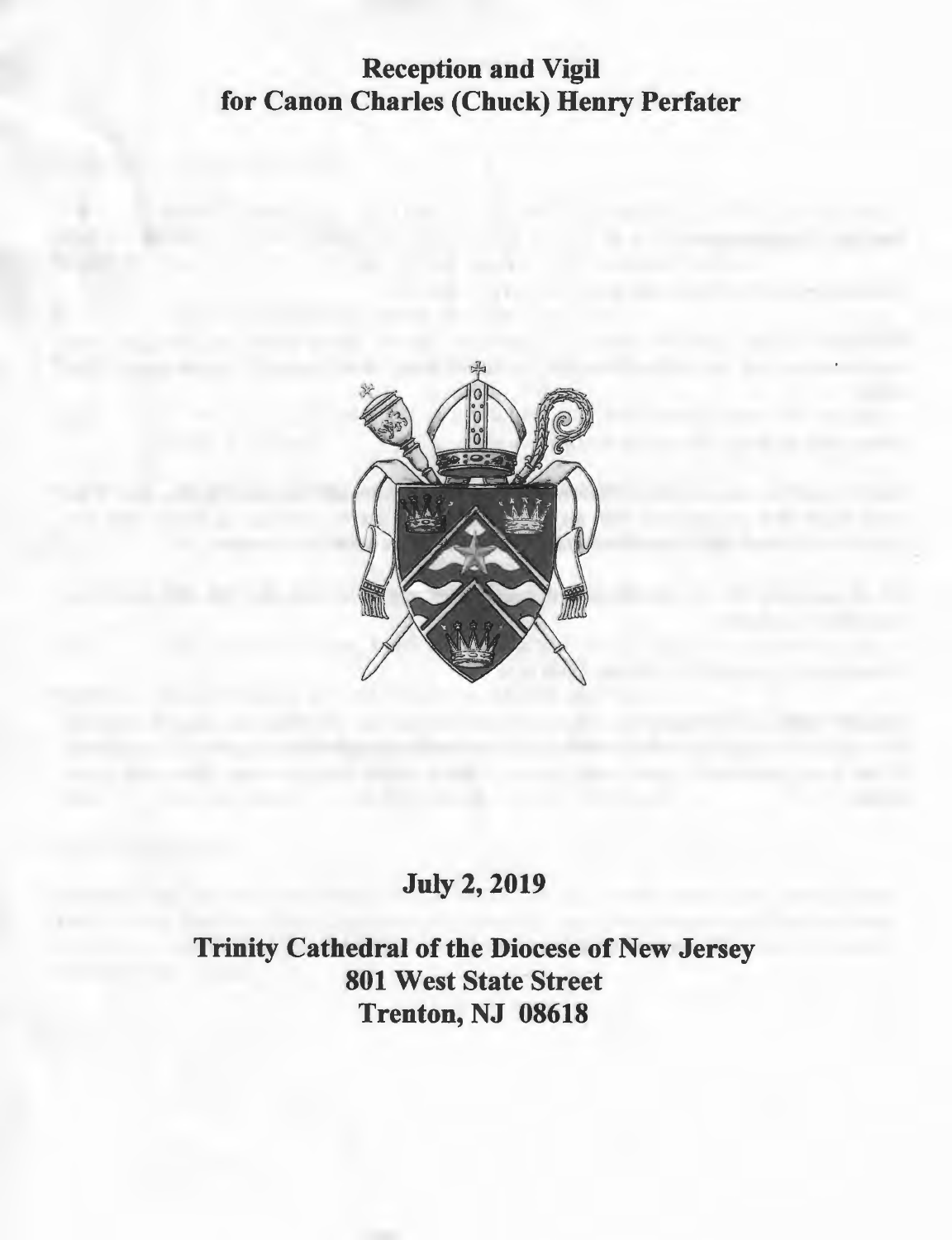### **6:00 pm Reception**

## *The Dean meets the body at the door of the church and says*

With faith in Jesus Christ, we receive the body of our brother Chuck for burial. Let us pray with confidence to God, the Giver of life, that he will raise him to perfection in the company 'of the saints.

### *Silence may be kept; after which the Dean says*

Deliver your servant, Chuck, 0 Sovereign Lord Christ, from all evil, and set him free from every bond; that he may rest with all your saints in the eternal habitations; where with the Father and the Holy Spirit you live and reign, one God, for ever and ever. **Amen.** 

Let us also pray for all who mourn, that they may cast their care on God, and know the consolation of his love.

### *Silence may be kept; after which the Dean says*

Almighty God, look with pity upon the sorrows of your servants for whom we pray. Remember them, Lord, in mercy; nourish them with patience; comfort them with a sense of your goodness; lift up your countenance upon them; and give them peace; through Jesus Christ our Lord. **Amen.**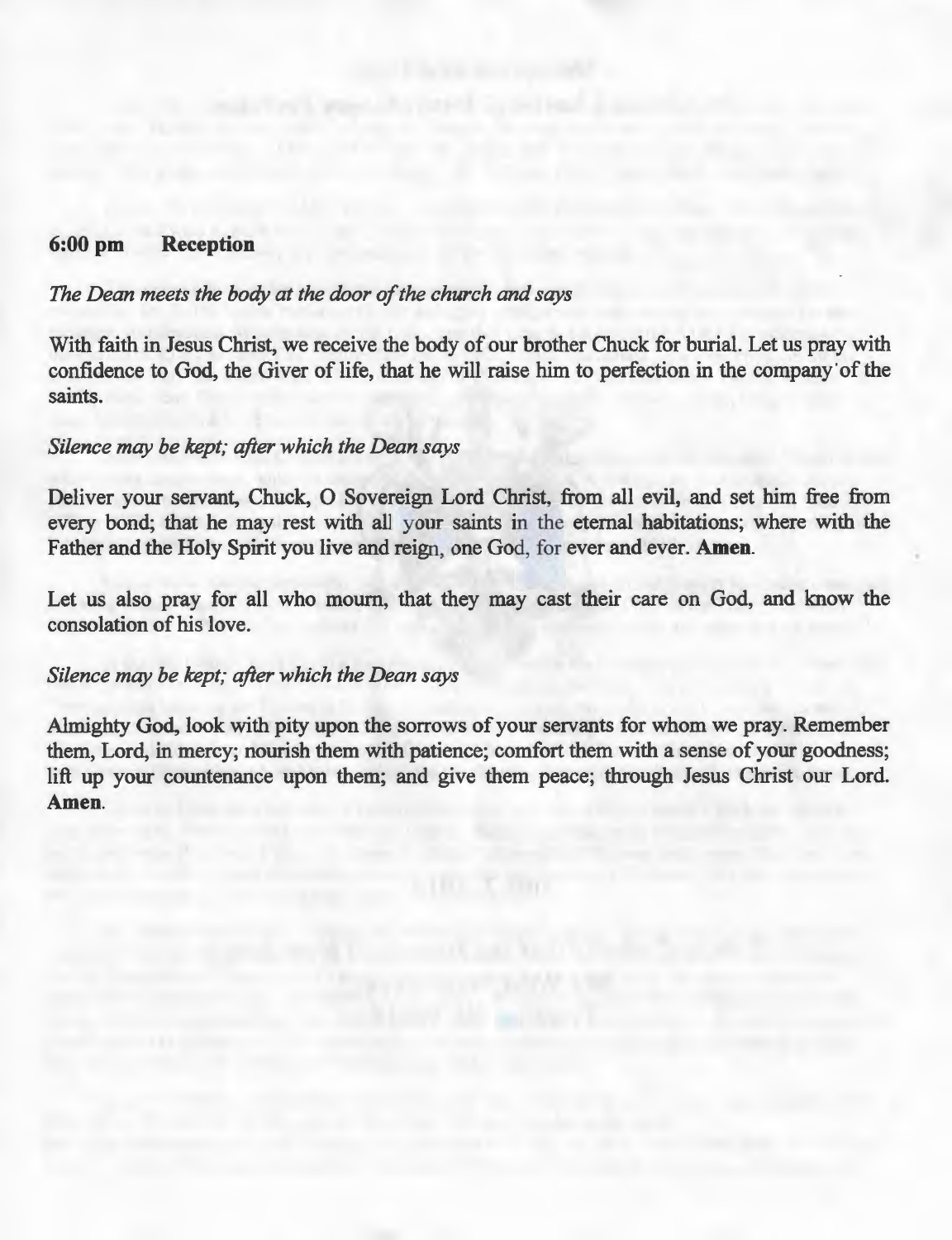### **7:50 pm Prayers for a Vigil**

*Dean:* Dear Friends: It was our Lord Jesus himself who said "Come to me, all you who labor and are burdened, and I will give you rest." Let us pray, then, for our brother Chuck, that he may rest from his labors, and enter into the light of God's eternal sabbath rest.

*Dean*: Receive, O Lord, your servant, for he returns to you.

*People: Into your hands, 0 Lord, we commend our brother Chuck.* 

*Dean:* Wash him in the holy font of everlasting life, and clothe him in his heavenly wedding garment.

*People: Into your hands, 0 Lord, we commend our brother Chuck.* 

*Dean:* May he hear your words of invitation, "Come, you blessed of my Father."

*People: Into your hands, 0 Lord, we commend our brother Chuck.* 

*Dean:* May he gaze upon you, Lord, face to face, and taste the blessedness of perfect rest.

*People: Into your hands, 0 Lord, we commend our brother Chuck.* 

*Dean:* May angels surround him, and saints welcome him in peace.

*People: Into your hands, 0 Lord, we commend our brother Chuck.* 

#### *The Dean concludes*

Almighty God, our Father in heaven, before whom live all who die in the Lord: Receive our brother Chuck into the courts of your heavenly dwelling place. Let his heart and soul now ring out in joy to you, 0 Lord, the living God, and the God of those who live. This we ask through Christ our Lord. **Amen.**